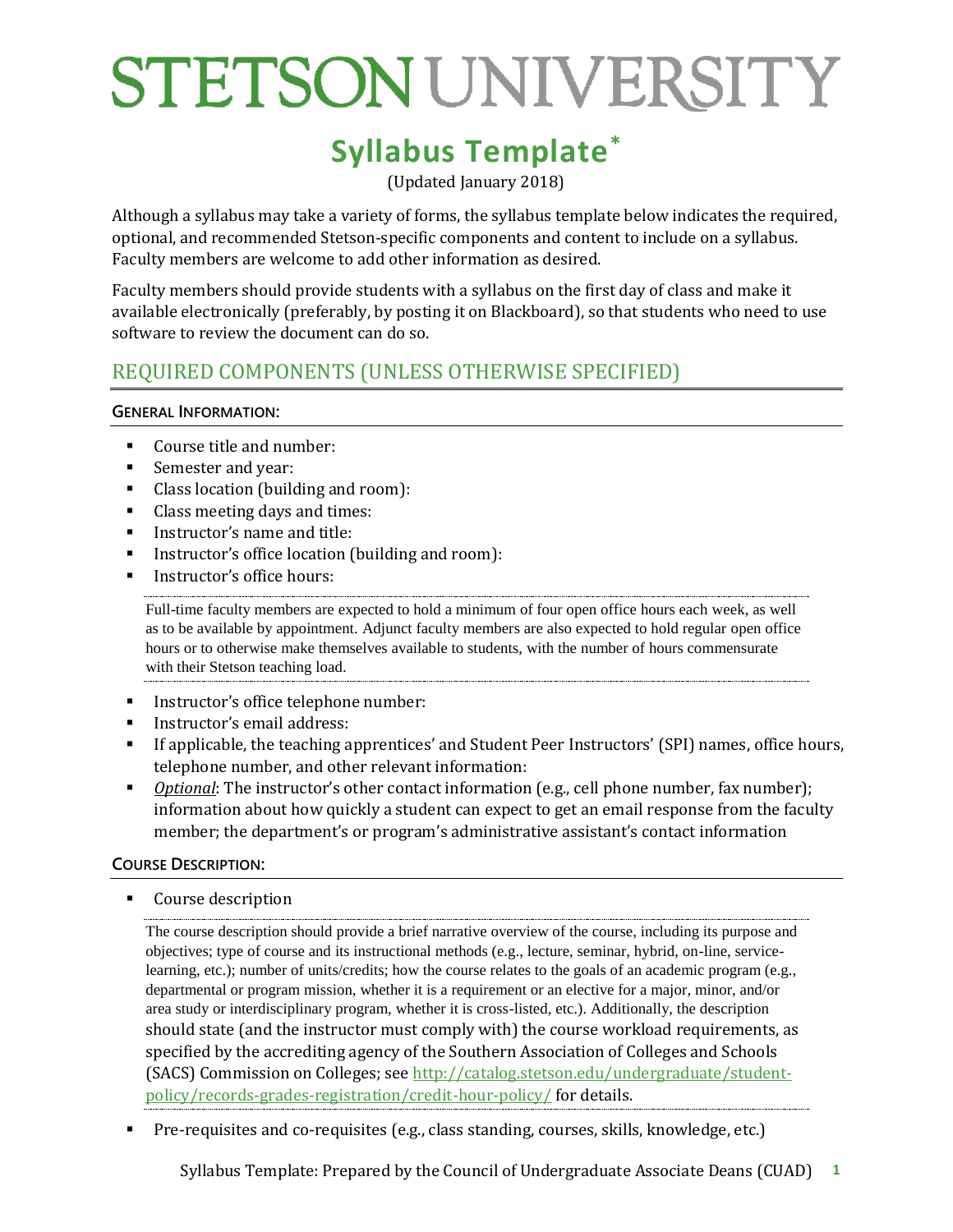#### Learning outcomes

Faculty members should outline the student learning outcomes the course intends to produce—that is, what students will know, understand, and be able to do at the end of the course. A well-stated outcome has two components: substance (content/subject matter) and form (what actions the student will perform—compare and contrast, evaluate, analyze, apply, etc.). The learning outcomes should drive grading. Hence, when designing learning outcomes, faculty members should consider the evidence they will need to evaluate students' learning.

If applicable, the course's general education designation(s) and associated learning outcomes

If the course fulfills one or more general education requirements, the associated learning outcomes should appear in the syllabus and the course content, instructional methods, student assessment, and the like should be designed to accomplish those learning outcomes. See the "General Education Rubrics" at https://www.stetson.edu/administration/provost/governance/councils-andcommittees/ugec.php for more information.

**Dharto 1**: The faculty member's teaching philosophy; information about how the course relates to the purpose of liberal study, Stetson's mission, and/or students' preparation for post-graduate study or careers; mention of how the course will use Blackboard

#### **REQUIRED COURSE MATERIALS AND RESOURCES, AS APPLICABLE:**

- Titles of textbooks and related materials that students are required and recommended to purchase or access and their authors, ISBNs, dates of publication, publishers, editions, and whether they can be purchased from the Stetson University Bookstore
- Information about required and recommended materials on reserve in the duPont-Ball Library, Internet resources, instructor's or course websites, and so forth
- Information about other required and recommended materials, equipment, and technology and their usage (e.g., laptop computer, computer software, Blackboard, clicker, subscription to periodicals, calculator, supplies, etc.)
- *Optional*: Links to publishers' online resources

#### **COURSE REQUIREMENTS AND GRADING:**

 Course requirements and components, their means of assessment, and their weights in determining the final grade

Faculty members should specify how learning will be assessed and indicate how attendance, participation, homework, projects, papers, presentations, performances, exhibitions, lab exercises, other types of assignments, quizzes, examinations, and so forth factor into final grades.

Final exam/project/assignment requirement

Faculty members are required to give final examinations or equivalent final projects or assignments in all courses at the end of each academic term. The Registrar's Office schedules final examinations. Faculty members may not reschedule the day or time of the final exam or its equivalent. All students must complete a final examination or, at the discretion of the faculty member, an equivalent final project or assignment in each course. Students may not reschedule or miss any final examination without prior approval of the academic Dean. Students who miss a final examination without the academic Dean's prior approval are subject to failing the course, if so indicated on the syllabus. The academic Dean must approve any reasonable student request for rescheduling a final exam *before* faculty members can accommodate the student. Students scheduled to take more than two final exams in one day may request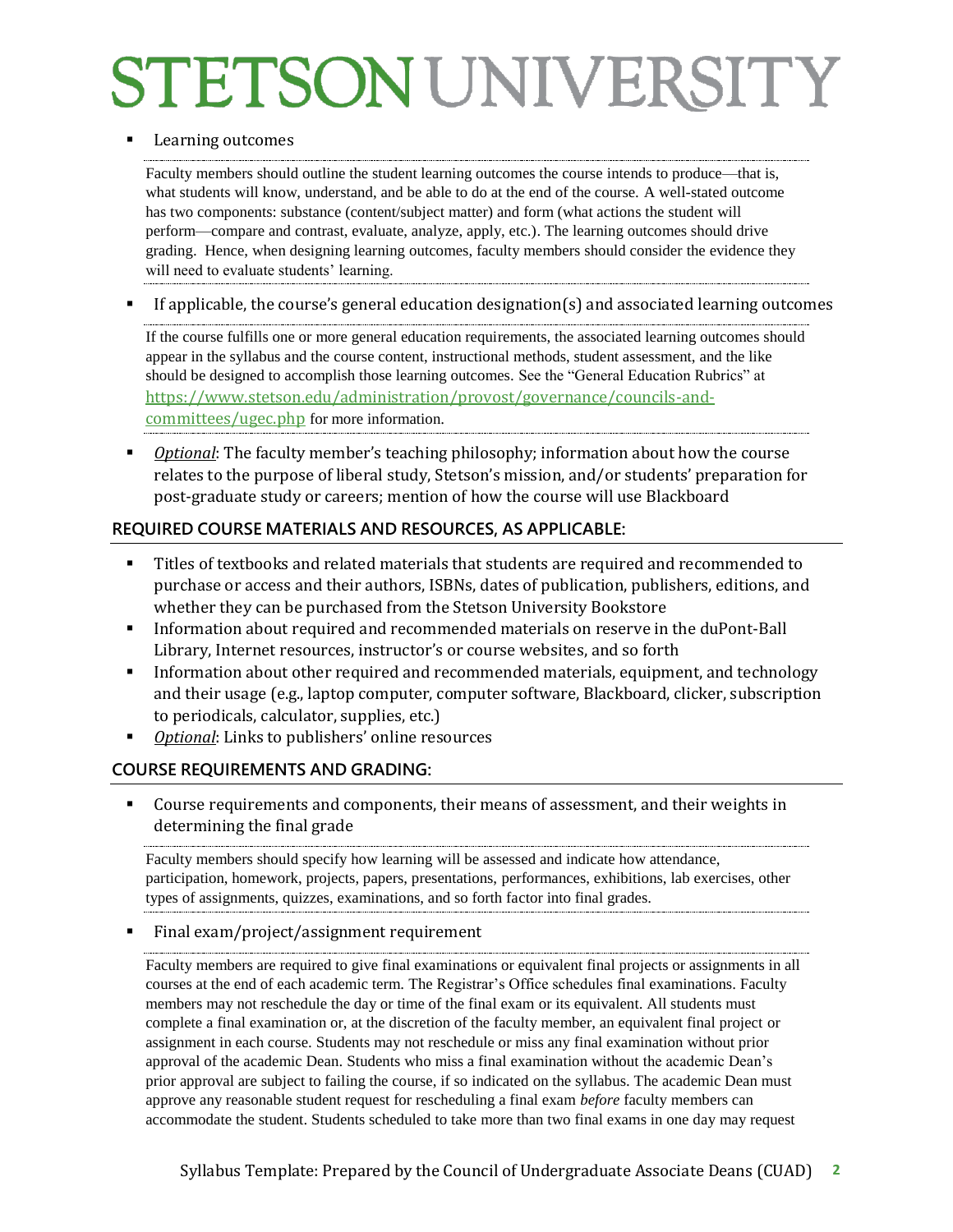from the Dean's Office that one examination be rescheduled. No course-related activities (e.g., final exams or equivalent projects, assignments, student presentations, etc.) may be held on Reading Days.

Grading policy

Faculty members should state their grading policy, including whether late assignments and/or make-up work will be accepted, and, if so, the circumstances and consequences which apply (e.g., the grade penalty per day for work turned in late, the conditions under which such work will or will not be accepted, etc.).

Grading scale

Stetson University has no required uniform grading scale, and the instructor has discretion about whether to use a plus and minus grading scheme. The most widely used scale probably uses a ten-point distribution per letter grade (i.e., 90-100=A; 80-89=B; etc.), with the instructor determining the point values associated with plus and minus grades, if they are used. The syllabus should clearly state whether a plus and minus system is used and indicate what the grading scale is (i.e., what grade constitutes a given letter grade and its plus and minus ranges). See

[http://catalog.stetson.edu/undergraduate/student-policy/academic-affairs/grading](http://catalog.stetson.edu/undergraduate/student-policy/academic-affairs/grading-scale-interpretation/)[scale-interpretation/](http://catalog.stetson.edu/undergraduate/student-policy/academic-affairs/grading-scale-interpretation/) for the grade point value associated with letter grades.

*Optional*: Guidelines for assignments; full description of assignments; evaluation rubrics

#### **POLICIES:**

Attendance policy

Stetson University has no standard class attendance policy. Hence, it is incumbent on faculty members to state their expectations for attendance and their policy explicitly and unambiguously on the syllabus and, if applicable, to differentiate between excused and unexcused absences; whether and how absences, tardiness, violations of course policies, and so forth will affect grades; and the procedures students should follow to inform the instructor of an absence. If attendance counts toward the final grade, faculty members must keep accurate records of attendance; this information is helpful if students dispute their grades or face difficulties in the course. Even if attendance does not factor into the course grade, faculty members are strongly encouraged to keep attendance and to refer students who are absent frequently through the Student Success Collaborate (SSC) software accessible through My.Stetson, so that the Office of Academic Success may reach out to them.

Instructors establish attendance policies to support academic excellence in their courses. Students who must miss classes, especially for Stetson-sanctioned activities, must discuss their absence in advance with the instructor and arrange to complete work that will be missed. Examples of sanctioned activities include, but are not limited to, participation in Stetson-authorized athletic competitions or musical performances. Stetson supports participation in and observance of religious and spiritual practices and will endeavor to make reasonable accommodation in the academic schedule to make such participation possible. The impact on academic excellence is always the central concern in any accommodation.

#### Statement on ADA accommodations

Faculty members must include one of these two ADA compliance statements on the syllabus:

General syllabus statement:

"If a student anticipates barriers related to the format or requirements of a course, they should meet with the course instructor to discuss ways to ensure full participation. If disability-related accommodations are necessary, students must register with Academic Success through the Accessibility Services Center located at 209 E. Bert Fish Drive (386-822-7127; [http://www.stetson.edu/administration/academic-](http://www.stetson.edu/administration/academic-success/)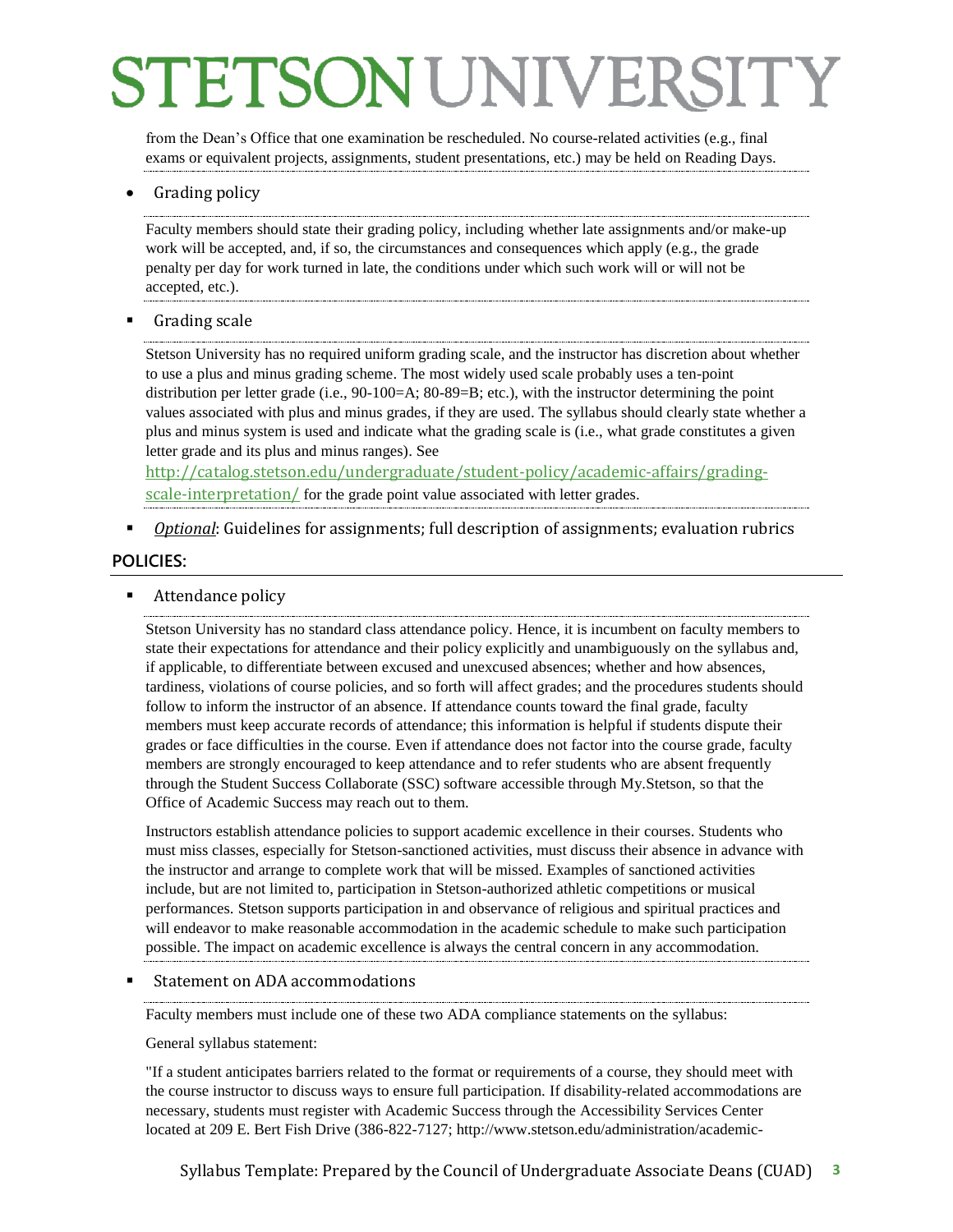[success/\)](http://www.stetson.edu/administration/academic-success/) and notify the course instructor of their eligibility for reasonable accommodations. The student, course instructor, and Academic Success will plan how best to coordinate accommodations."

Syllabus statement that addresses the student directly:

"If you anticipate barriers related to the format or requirements of a course, you should meet with the course instructor to discuss ways to ensure full participation. If disability-related accommodations are necessary, you must register with Academic Success through the Accessibility Services Center located at 209 E. Bert Fish Drive (386-822-7127; [http://www.stetson.edu/administration/academic-success/\)](http://www.stetson.edu/administration/academic-success/) and notify the course instructor of your eligibility for reasonable accommodations. The student, course instructor, and Academic Success will plan how best to coordinate accommodations."

#### Statement on academic integrity and Stetson's Honor Policy and Honor Code (See<http://www.stetson.edu/other/honor-system/>.)

Faculty members are urged strongly to include a statement of their commitment to intellectual honesty and their expectation that all work submitted in the course will be each student's own, that any contribution from others will be clearly acknowledged, and that unauthorized assistance on exams or papers will be neither given nor received. In other words, faculty members should describe Stetson's and their expectations for academic integrity, state that students are expected to abide by Stetson's academic Honor Policy, and mention how violations to the Honor Code will be handled.

#### **Sample statement:**

*The Stetson University Honor System (see [http://www.stetson.edu/other/honor](http://www.stetson.edu/other/honor-system/index.php)[system/index.php\)](http://www.stetson.edu/other/honor-system/index.php) states:* 

- *Stetson University expects its students to be actively involved in their education and seeks students who expect a superior academic experience. In addition, the university seeks students of high integrity, who value honesty and wholeness of purpose in all endeavors.*
- *Academic dishonesty invalidates this experience, in that it rejects the substance of the academy (that of learning and inquiry) and substitutes for it a superficial focus on externalities (e.g., passing the course, getting the diploma, etc.). Further, breaches of academic integrity rob both the individual and the institution and are antithetical to all that the university represents.*
- *The [Honor Pledge](http://www.stetson.edu/other/honor-system/honor-pledge.php) is the central statement of the university's Honor System. All students are expected to subscribe to it upon entrance to the university. All students are also asked to reaffirm the pledge on a regular basis by writing the word "pledged" in front of their signature when submitting exams and papers.*

#### *Optional*: Inclusion on the syllabus of the Honor Pledge (see <http://www.stetson.edu/other/honor-system/honor-pledge.php> and below); of a statement on netiquette; and/or of student professionalism (e.g., expectations regarding the classroom code of conduct, usage of technology and electronic devices, students' entering and leaving the classroom during the period, etc.)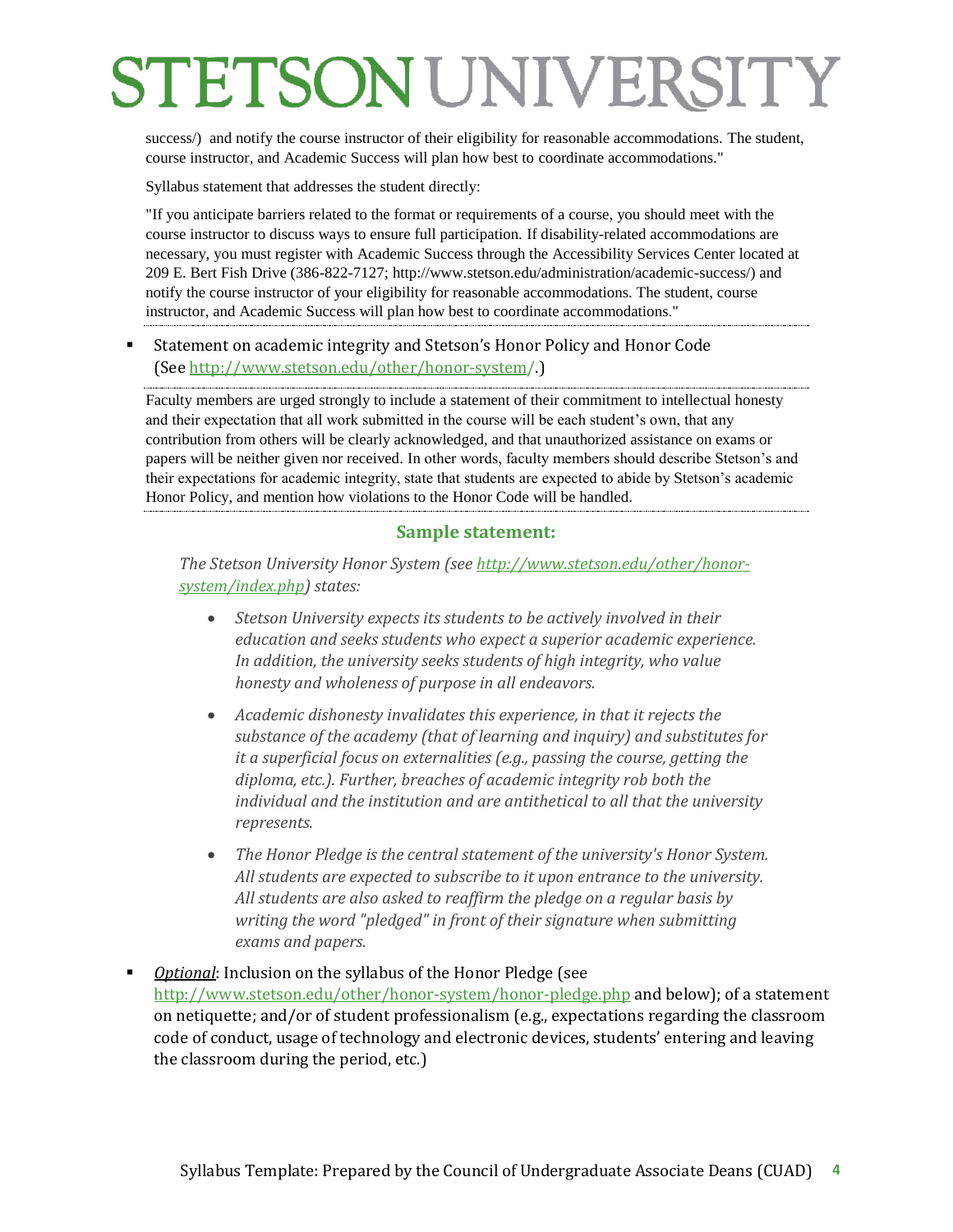### **Honor pledge:**

*"As a member of Stetson University, I agree to uphold the highest standards of integrity in my academic work. I promise that I will neither give nor receive unauthorized aid of any kind on my tests, papers, and assignments. When using the ideas, thoughts, or words of another in my work, I will always provide clear acknowledgement of the individuals and sources on which I am relying. I will avoid using fraudulent, falsified, or fabricated evidence and/or material. I will refrain from resubmitting without authorization work for one class that was obtained from work previously submitted for academic credit in another class. I will not destroy, steal, or make inaccessible any academic resource material.*

*"By my actions and my example, I will strive to promote the ideals of honesty, responsibility, trust, fairness, and respect that are at the heart of Stetson's Honor System."*

#### **COURSE SCHEDULE:**

Weekly or daily schedule

The course schedule may contain considerable detail (e.g., topics covered each day, daily reading assignments and course activities, and the like) or be more flexible (e.g., present a weekly schedule), depending, in part, on the faculty member's pedagogy and experience in teaching the course. However, it should include the due dates for major assignments, exam dates (including the final exam date and time; see the final exam schedule at <http://www.stetson.edu/administration/registrar/>), and the dates of other important events (e.g., mid-term grade due date, day-long campus-wide events that may affect the class schedule, such as University holidays and breaks, Values Day and Showcase, etc.), along with a note about which dates are tentative and which are firm. If the course schedule or any of the information it contains about assignments, exams, and so forth are tentative, the faculty member should state on the syllabus how and when the firm deadlines will be communicated to the students. Note that at least one major graded student work (e.g., exam, assignment, project, etc.) should be given and used as the basis for assigning students' midterm grades. See the academic calendar at <http://www.stetson.edu/administration/registrar/academic-calendars.php> for important dates.

 *Optional*: A statement that the course schedule is subject to change or a similar disclaimer that the faculty member reserves the right to change the syllabus in other ways (e.g., requirements, distribution of points, procedures, etc.), as necessary, along with information about how the faculty member will communicate any changes to the students (e.g., via email, announcements on Blackboard, etc.).

### RECOMMENDED INFORMATION

#### **CAMPUS RESOURCES AND SERVICES AVAILABLE TO STUDENTS AT NO ADDITIONAL COST:**

- The Hollis Family Student Success Center offers study spaces for groups and individuals, Success Coaches (peers or staff members who can help with issues such as time management, note taking, test preparation, and the like), tutoring, the Writing Center, Stetson Peer Instruction (SPI), and academic advising support. (See [www.stetson.edu/academic-success.\)](http://www.stetson.edu/academic-success)
- duPont-Ball Library (See [https://www2.stetson.edu/library/.\)](https://www2.stetson.edu/library/) Research librarians at the duPont-Ball Library are available to help you with all of your information needs, such as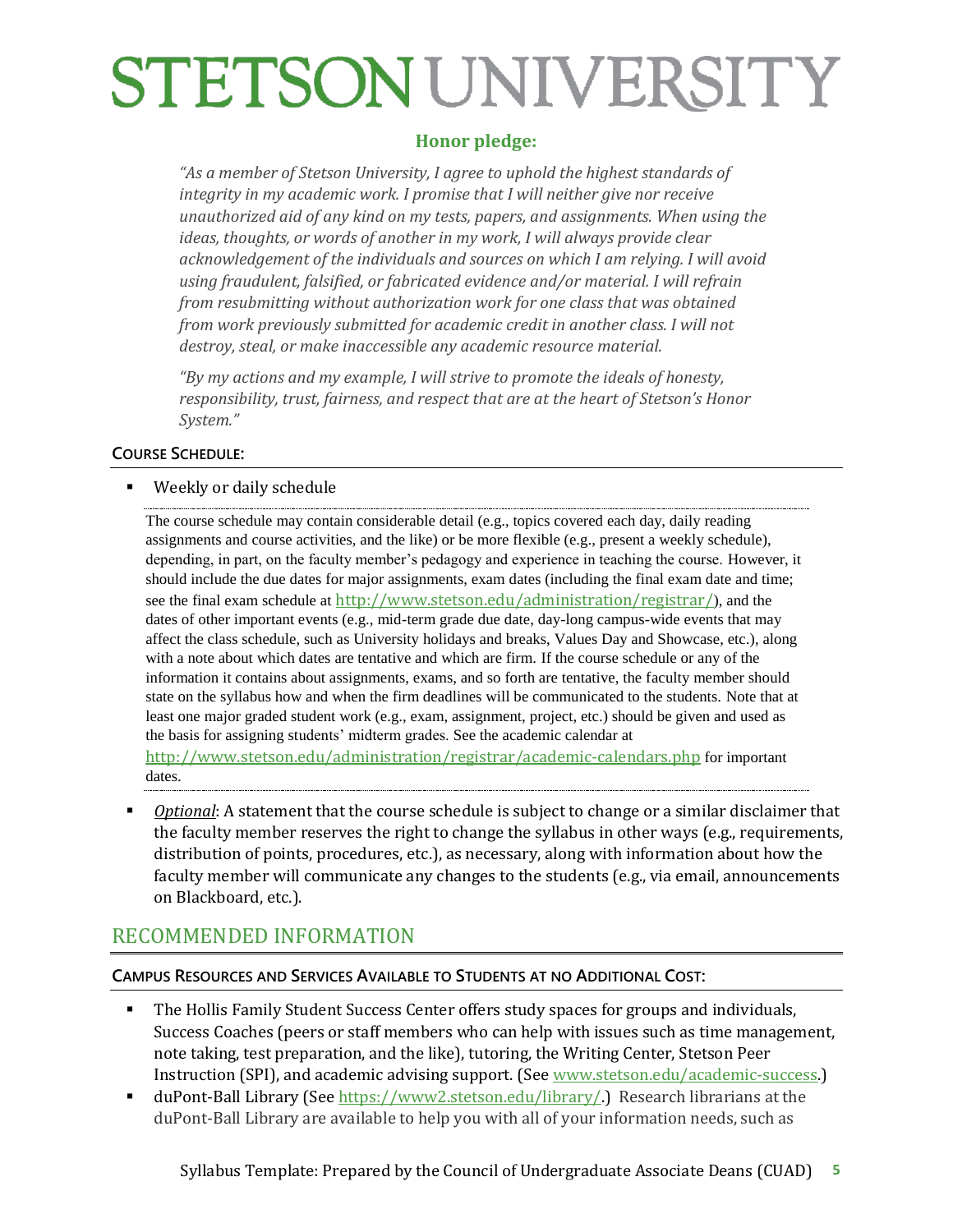choosing a topic, using databases, finding sources, evaluating sources, and formatting citations. A librarian is "on-call" and ready to help during the following hours: Monday-Thursday 10 AM - 10 PM, Friday 10 AM - 5 PM, Saturday 11 AM - 6PM, and Sunday 2 PM - 10 PM. Call or text 386-747-9028 or email [libref@stetson.edu](mailto:libref@stetson.edu) for immediate help. Or, set up a research consultation appointment at [http://stetson.libwizard.com/consult.](http://stetson.libwizard.com/consult)

- Writing Center (See [http://www.stetson.edu/other/writing-center/.](http://www.stetson.edu/other/writing-center/))
- Disability resources and ADA accommodations (See <http://www.stetson.edu/administration/academic-success/resources/disability.php> and [http://www.stetson.edu/administration/academic-success/resources/faculty.php.\)](http://www.stetson.edu/administration/academic-success/resources/faculty.php)
- Counseling Center (See [http://www.stetson.edu/administration/counseling-center/.](http://www.stetson.edu/administration/counseling-center/))

#### **Sample statement:**

*"College can be extremely stressful for students, especially if it is their first time away from home for an extended period of time or if they are facing other pressures. Thus, students may find it helpful to consult the University Counseling Center. Here is the contact information:* 

- *Phone number: 386-822-8900*
- *Location: The office is located in the gray house behind the Hollis Center pool, at the corner of University Avenue and Bert Fish Drive.*
- *Office hours: Weekdays from 8:00 a.m. to 4:30 p.m.*
- *If a student experiences a mental health emergency after hours, they can call Public Safety (386-822-7300) and ask to speak with the on-call counselor.*

*The Counseling Center staff members are qualified professional counselors, trained to support and guide students through difficult transitions, experiences, and feelings. Counseling is confidential and free of charge for all currently enrolled Stetson University students.*

 Tutoring and Student Peer Instruction (SPI), if applicable (See http://www.stetson.edu/administration/academic-success/tutoring-spi.php.)

#### **OTHER RELEVANT POLICIES:**

**============================**

- Student grievance policies (Se[e http://catalog.stetson.edu/graduate/student](http://catalog.stetson.edu/graduate/student-policy/grievance-policy/)[policy/grievance-policy/.](http://catalog.stetson.edu/graduate/student-policy/grievance-policy/))
- Family Educational Rights Privacy Act, or FERPA (See [http://www.stetson.edu/administration/registrar/ferpa/index.php.\)](http://www.stetson.edu/administration/registrar/ferpa/index.php)
- Title IX (See http://www.stetson.edu/other/title-ix/.)
- Other undergraduate student policies (See [http://catalog.stetson.edu/undergraduate/student-policy/.\)](http://catalog.stetson.edu/undergraduate/student-policy/.))

\* This template is based in part on one designed by TCU's Koehler Center for Teaching Excellence and on sample syllabi; it is intended to help Stetson faculty members create a syllabus that contains useful information to enhance student learning. For this template, members of Stetson's DeLand campus Council of Undergraduate Associate Deans (CUAD) modified TCU's template and incorporated elements from sample syllabi, along with text from the following Stetson University resources: the Registrar's Office

[\(http://www.stetson.edu/administration/registrar/media/academic-policies.pdf\)](http://www.stetson.edu/administration/registrar/media/academic-policies.pdf), the Provost's Office [\(http://www.stetson.edu/administration/provost/faculty-resources/teaching.php\)](http://www.stetson.edu/administration/provost/faculty-resources/teaching.php), the 2017-18 Stetson University